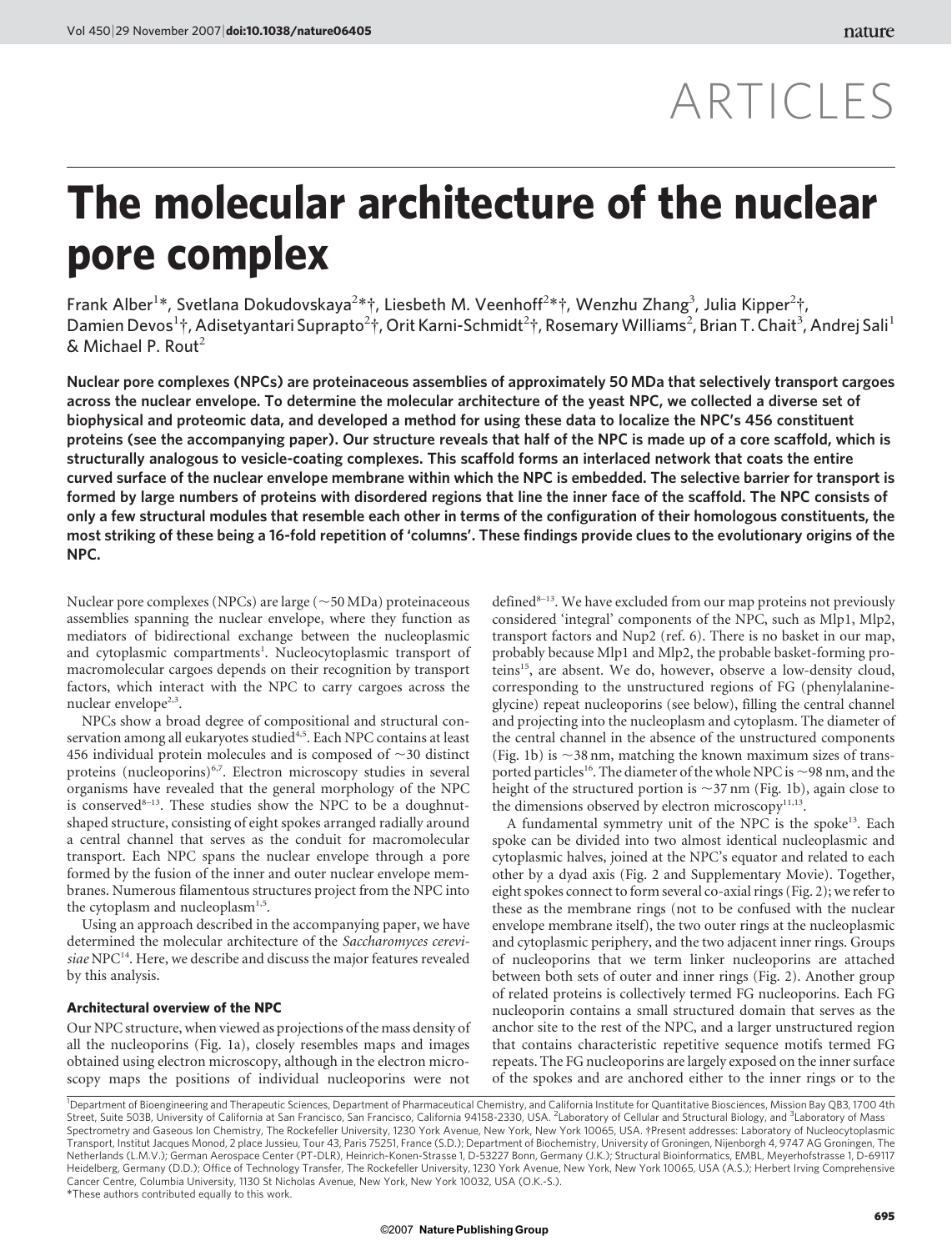linker nucleoporins; curiously, few make connections directly to the outer rings (Fig. 2). Among the most prominent features in electron micrographs of the NPC are the co-axial rings, the positions of which are similar to those of rings in our structure: the nucleoplasmic and cytoplasmic rings seen by electron microscopy coincide with the position of the two outer rings in our map, whereas the spoke ring complex and luminal ring coincide respectively with our map's inner rings and membrane rings (Figs 1 and 2, and Supplementary Fig. 1). Two copies per spoke of Nup82 (a linker nucleoporin) are found adjacent to the cytoplasmic outer ring. They add significant extra mass to the cytoplasmic side of the NPC compared with the nucleoplasmic side, probably accounting for much of the extra density of the cytoplasmic ring seen by electron microscopy (Figs 1 and  $2)^{8-13}$ . Details in some of these electron microscopy maps differ from our map, such as the presence of a 'central transporter' and weaker densities at the nucleoplasmic and cytoplasmic surfaces of the yeast NPC map<sup>13</sup>; such differences are probably due to the limits of our map's precision, as well as issues with NPC preservation, imaging and averaging for electron microscopy.

Figure 2 also illustrates how a series of discrete clusters of nucleoporins represents the 'building blocks' of the NPC. As described in the accompanying paper $14$ , these complexes can frequently be isolated from the NPC, demonstrating that they are indeed coherent NPC substructures. Most of the interactions holding the NPC together are heterotypic, with only a few homotypic interactions. Some nucleoporins act as 'keystones', forming significantly larger



Figure 1 | Architectural overview of the NPC. a, Projections of nucleoporin mass density (white), derived from the combined localization volumes of all structured domains and the normalized localization probability of all unstructured regions<sup>14</sup>. Top, en face view showing a density projection along the Z-axis from  $Z = -50$  nm to  $Z = +50$  nm. As in electron microscopy maps of the NPC, radial arms of density correspond to spokes that interconnect to form two strong concentric rings encircling a central region containing low-density unstructured material and bounded by peripheral membrane rings, giving an overall diameter of  $\sim$ 98 nm. Bottom, a slice along the central z-axis showing a projection of density from  $X = -5$  nm to  $X = +5$  nm. More density can be seen on the cytoplasmic side of the NPC. The low-density unstructured material constricts the central channel to  $\sim$ 10 nm diameter. **b**, The structured nucleoporin domains of the NPC, represented by a density contour (blue) such that the volume of the contour corresponds approximately to the combined volume of the 456 nucleoporins comprising the NPC<sup>14</sup>. Top: view from a point  $\sim$ 30 $^{\circ}$  from the equatorial plane of the NPC. Bottom: a slice along the central Z-axis between  $X = -5$  nm and  $X = 5$  nm, in which the nuclear envelope is also shown (in grey). Major features of the NPC are indicated.

numbers of interactions than most other nucleoporins, bridging multiple NPC substructures (Fig. 10 in the accompanying paper) $14$ . An example is Nic96, which bridges the inner and outer rings and also serves as an anchor site for FG nucleoporins. The FG nucleoporins themselves are mainly peripherally located and therefore each shows only a few interactions.

#### A membrane-coating complex

We term the structural core of the NPC the core scaffold, formed from the outer and inner rings (Figs 2 and 3). Most linker nucleoporins and FG nucleoporin attachment sites are on the surface of the core scaffold that faces the central channel; on the outer surface are found the pore membrane (that is, that portion of the nuclear envelope into which the NPC is embedded) and the attachment sites for the membrane rings. The core scaffold probably has a key role in maintaining the stability of the nuclear envelope by ensuring coplanarity of the outer and inner nuclear envelope membranes as they exit the pore. We propose that a major function of the outer rings, by virtue of their location, is to facilitate the smooth transition of the pore membrane into the inner and outer nuclear envelope membranes (Fig. 3).

We have previously assigned fold types to domains in all the nucleoporins<sup>17,18</sup>. We are now in a position to determine the actual locations of these fold types in the NPC. Notably, we find that the core scaffold is made up of nucleoporins containing three distinct arrangements of only two fold types: proteins with a single  $\alpha$ solenoid domain (the  $\alpha$ -solenoid fold is a superhelix of  $\alpha$ -helices), proteins with a single  $\beta$ -propeller domain, and proteins composed of an amino-terminal  $\beta$ -propeller followed by a carboxy-terminal  $\alpha$ -solenoid domain (Fig. 3). This latter pattern is unique to the clathrin-like proteins that coat transport vesicles, such as the clathrin heavy chain itself and Sec31, and all three fold arrangements are found in such coating complexes $17-23$ . We have already proposed that the core structures of both NPCs and vesicle-coating complexes have a common evolutionary origin<sup>17,18</sup>. The resemblance of the core scaffold to vesicle-coating complexes does not end here; just like clathrin and the COPII coatomer, the scaffold nucleoporins form an interconnected network, such that the entire core scaffold faces and completely coats the pore membrane, with the clathrin/Sec31-like nucleoporins closer to the membrane than the  $\alpha$ -solenoid domain proteins (Fig. 3). The vesicle-coating protein family can form different scaffolds, as demonstrated by the markedly different arrangements found in the COPII and clathrin coats<sup>19,23</sup>. This attribute may have made them well suited for accommodating the combination of negative and positive curvatures characteristic of the pore membrane<sup>24</sup>.

Interestingly, five (Nup133, Nup120, Nup85, Nup170 and Nup188) of the scaffold nucleoporins contain an ALPS-like motif that has been experimentally verified to fold into an amphipathic  $\alpha$  helix and target curved membrane regions<sup>25</sup>. Our structure is consistent with this observation, since at least four of these nucleoporins are found immediately adjacent to the pore membrane (Fig. 3).

Thus, not only do proteins of the core scaffold and vesicle-coating complexes share a similar fold composition, but they also appear to share a similar assembly architecture and function—namely, to form coats that curve membranes. In the case of the core scaffold, it is the nuclear envelope that is moulded into the sharply curved pore membrane (Fig. 3). The core scaffold is dominated by an evenly distributed meshwork of  $\alpha$ -solenoid domains (Fig. 3), a fold type that is expected to be flexible<sup>26</sup>, allowing large conformational changes without breaking protein–protein interactions (as is seen in vesiclecoating complexes). This fold flexibility could, in turn, explain the significant degree of flexibility reported for the whole NPC, necessary to accommodate the diverse sizes of nucleocytoplasmic transport cargoes and the malleability of the nuclear envelope<sup>9,27,28</sup>.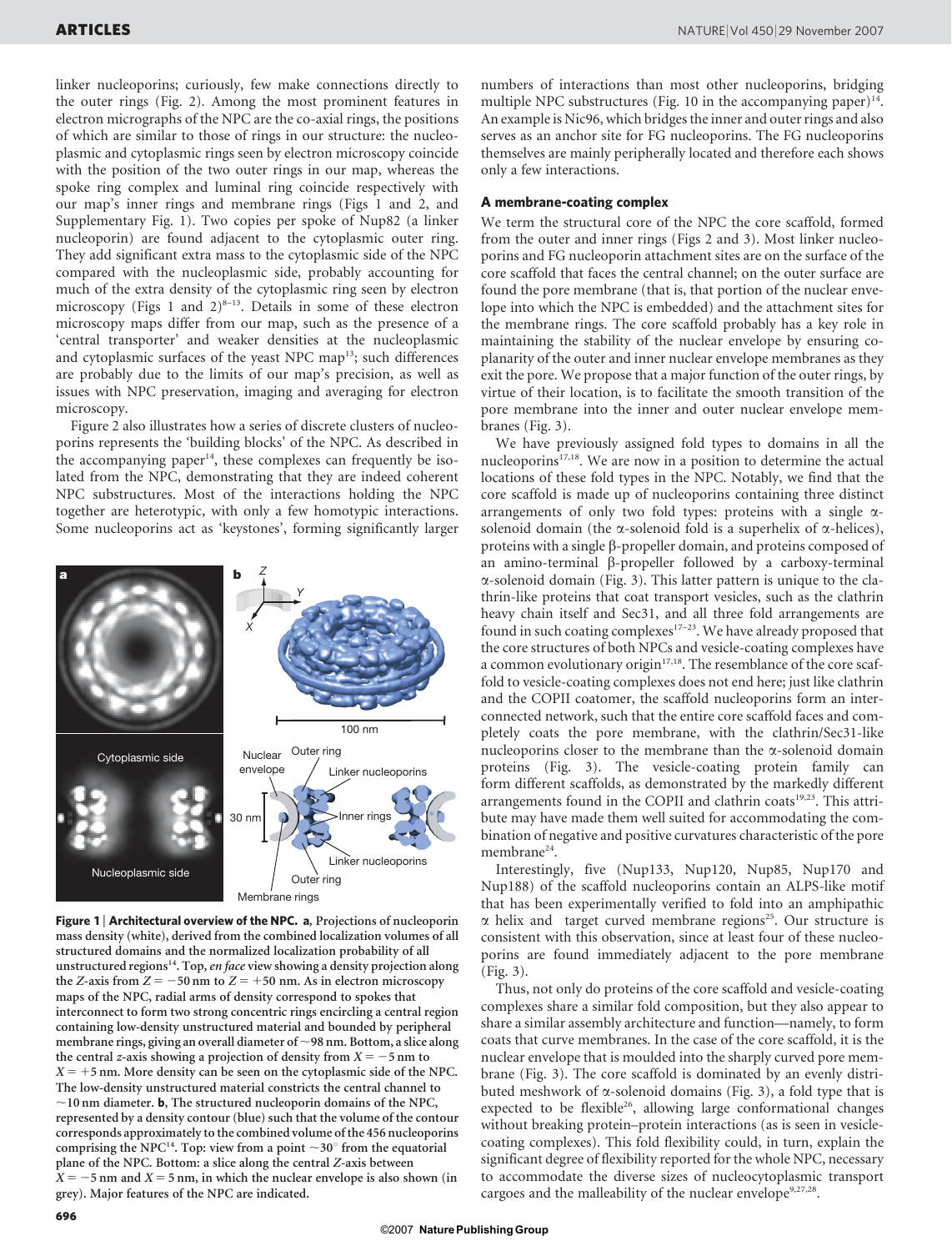

Figure 2 <sup>|</sup> Localization of major substructures and their component nucleoporins in the NPC. This figure is a single view of data presented in our Supplementary Movie. The nucleoporins are represented by their localization volumes<sup>14</sup> and have been coloured according to their classification into five distinct substructures on the basis of their location and functional properties: the outer rings in yellow, the inner rings in purple, the membrane rings in brown, the linker nucleoporins in blue and pink, and the FG nucleoporins (for which only the structured domains are shown) in green. The pore membrane is shown in grey. A single arbitrary repeat unit, termed the spoke, is shown dissected into its component nucleoporins. Together, the outer and inner rings connect to form the NPC's core scaffold (Fig. 3). Each of the outer rings makes connections with the adjacent linker nucleoporins and inner rings, but connects with few FG nucleoporins and no components of the membrane rings. The two inner rings are closely associated with each other at the NPC's equator and form connections with all three integral membrane proteins in the membrane rings, thereby anchoring the NPC to the nuclear envelope. The bulk of the membrane rings

is formed by homo-oligomerization of the C-terminal domain of Pom152. The linker nucleoporins Nic96 and Nup82 are anchored between the inner and outer rings and have a central role in bridging the core scaffold of the NPC with the functionally important FG nucleoporins. On both the cytoplasmic and nucleoplasmic sides of each spoke, one copy of Nic96 is anchored through Nup192 and a second copy through Nup188. Whereas one copy of Nic96 carries the FG nucleoporins Nsp1, Nup57 and Nup49, the second copy forms interactions to another copy of Nsp1 and at the cytoplasmic side also interacts with Nup82. Here, Nup82 associates with the FG nucleoporins Nup159, Nup116, Nsp1 and Nup42. Thus, Nsp1 forms at least two distinct complexes in the NPC: one exclusively cytoplasmic and one disposed symmetrically<sup>52-55</sup>. By contrast, the FG nucleoporins found only on the nucleoplasmic side connect mainly to the inner ring nucleoporins, as do Nup53 and Nup59, both of which also face the pore membrane. The scale bars indicate the average standard deviation of the distance between a pair of neighbouring proteins in the 1,000 best-scoring configurations $14$ .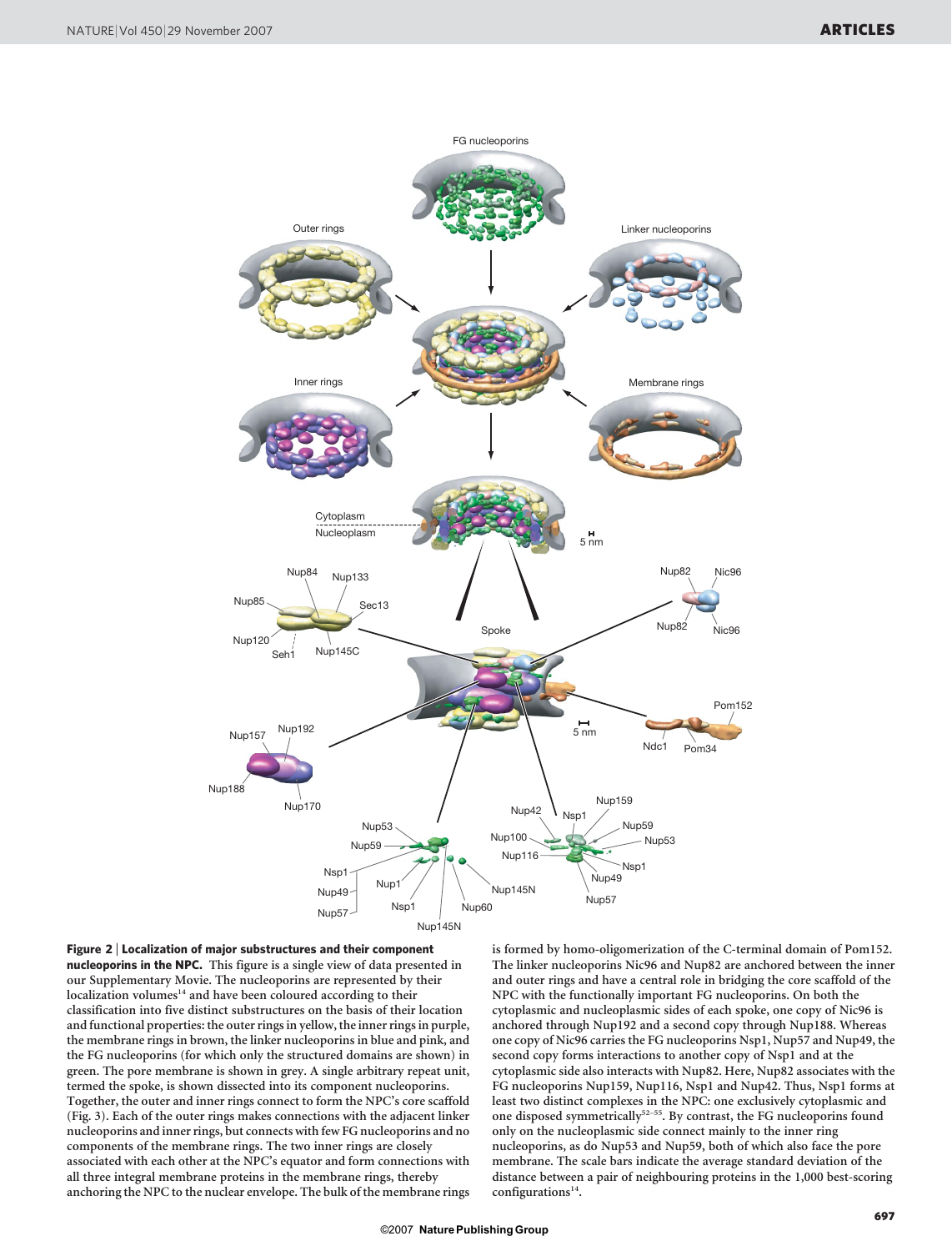#### Attachment at the nuclear pore membrane

The membrane rings form a discrete region of the NPC, containing the three pore membrane proteins Pom152, Pom34 and Ndc1. It is the core scaffold's inner rings that interact with the membrane rings, thus anchoring the NPC to the pore membrane (Fig. 2). A component of the membrane rings (Pom152) homo-oligomerizes at its C terminus to form the ring that equatorially bounds the NPC in the perinuclear lumen<sup>14</sup>. This luminal portion consists of the C-terminal part of Pom152, containing domains predicted to assume the cadherin fold<sup>18</sup>. Members of the cadherin family are transmembrane receptors that form homophilic binding interfaces<sup>29</sup>, probably accounting for the oligomeric luminal ring. Perhaps the NPC carries the remnants of an ancient transmembrane receptor, still attached to its vesicle-coating complex.

## Transport factor docking sites and nucleocytoplasmic transport

The transport function of the NPC appears to be mediated mainly by the FG nucleoporins. The FG-repeat regions within each FG nucleoporin provide the NPC's docking sites for transport factor–cargo complexes<sup>1,30–33</sup>. The FG nucleoporins and especially their unstructured FG-repeat regions are the least specified part of our structure. Nevertheless, we can still draw conclusions concerning the localization of the FG-repeat regions by using a simplified representation<sup>14</sup>. Because these regions can adopt many different possible configurations in our calculations, on averaging they produce a cloud of low density surrounding their structurally resolved attachment sites, collectively filling and surrounding the central channel and extending into the nucleoplasm and cytoplasm (Figs 1 and 4). This spatial distribution of FG-repeat regions is consistent with 'virtual gating' models explaining the mechanism of nucleocytoplasmic transport6,31, in which the FG-repeat density represents an effective exclusion filter for macromolecular particles that do not contain FGrepeat binding sites, but is permeable to transport factors that do possess these sites<sup>2,6,31,34–39</sup>. Thus, the cloud of FG-repeat regions forms a zone of selectivity around and across the NPC. The cloud thins radially from the walls of the central channel to the Z-axis, limiting the effective diameter of the central channel (Figs 1 and 4). In our structure, this diameter is less than 10 nm, similar to the maximal size of particles that can freely diffuse between the nucleoplasmic and cytoplasmic compartments<sup>2</sup>. Actively transporting cargo–transport factor complexes can displace this diffuse cloud, with the very largest pushing the cloud to the sides of the central channel up to the channel's maximum diameter of  $\sim$ 38 nm.

Nic96 and Nup82 provide anchor points for most of the FG nucleoporins, with connections also being made to the inner ring (Fig. 2). The FG nucleoporins can be divided into three groups according to their localization in the NPC: those that are attached mainly or exclusively to the cytoplasmic or nucleoplasmic side of the NPC, and those attached symmetrically on both sides (Fig. 4)<sup>6</sup>. The distributions of these groups of FG-repeat regions overlap heavily, consistent with the observed long reach of the individual FG-repeat regions $40,41$ . The overlap suggests that a transport factor attached to one FG nucleoporin can readily exchange with many other surrounding FG nucleoporins, thus facilitating rapid transit across the NPC.

In contrast to most of the FG nucleoporins, a few transport factor binding sites (in particular Nup53 and Nup59) also face the pore membrane such that they are readily accessible to membrane proteins, as has been previously suggested $42$ . These nucleoporins could mediate the transport of transmembrane proteins, in agreement with recent studies showing that active transport is responsible for the translocation of integral membrane proteins from the outer to the inner nuclear membrane<sup>43,44</sup>.

### Modular duplication in the evolution of the NPC

A striking pattern is revealed when we map the nucleoporins into our NPC structure based on their previously assigned fold types<sup>18</sup>. We find that each spoke can be divided into two parallel columns, in



Figure 3 | The core scaffold as a membrane-coating complex. We show here the outer and inner ring nucleoporins comprising the core scaffold. The linker nucleoporins, FG nucleoporins and membrane ring are omitted for clarity. At the top of the left panel are shown the fold types comprising the nucleoporins of the core scaffold: Nup84, Nup85, Nup145C, Nup188 and Nup192 consist mainly of  $\alpha$ -solenoid folds (pink); Sec13 and Seh1 are composed of  $\beta$ -propeller folds (cyan); Nup120, Nup133, Nup157 and Nup170 contain both N-terminal b-propeller folds and C-terminal a-solenoid folds (blue), an arrangement shared with clathrin and Sec31. Each of these nucleoporins is present in 16 copies to make the full

176-nucleoporin core scaffold, which is shown in three views related by the indicated rotation around an axis parallel with the NPC's equatorial plane. The localization volumes of all the  $\alpha$ -solenoid nucleoporins (pink), all b-propeller nucleoporins (cyan), and all clathrin-like nucleoporins (blue) are indicated. The clathrin-like nucleoporins appear to be located at the outer surface of the core scaffold, adjacent to the surface of the nuclear envelope's pore membrane. Numbers on the middle panel indicate the approximate positions of each nucleoporin. The scale bar indicates the standard deviation of the distance between a pair of neighbouring proteins in the 1,000 best-scoring configurations $14$ .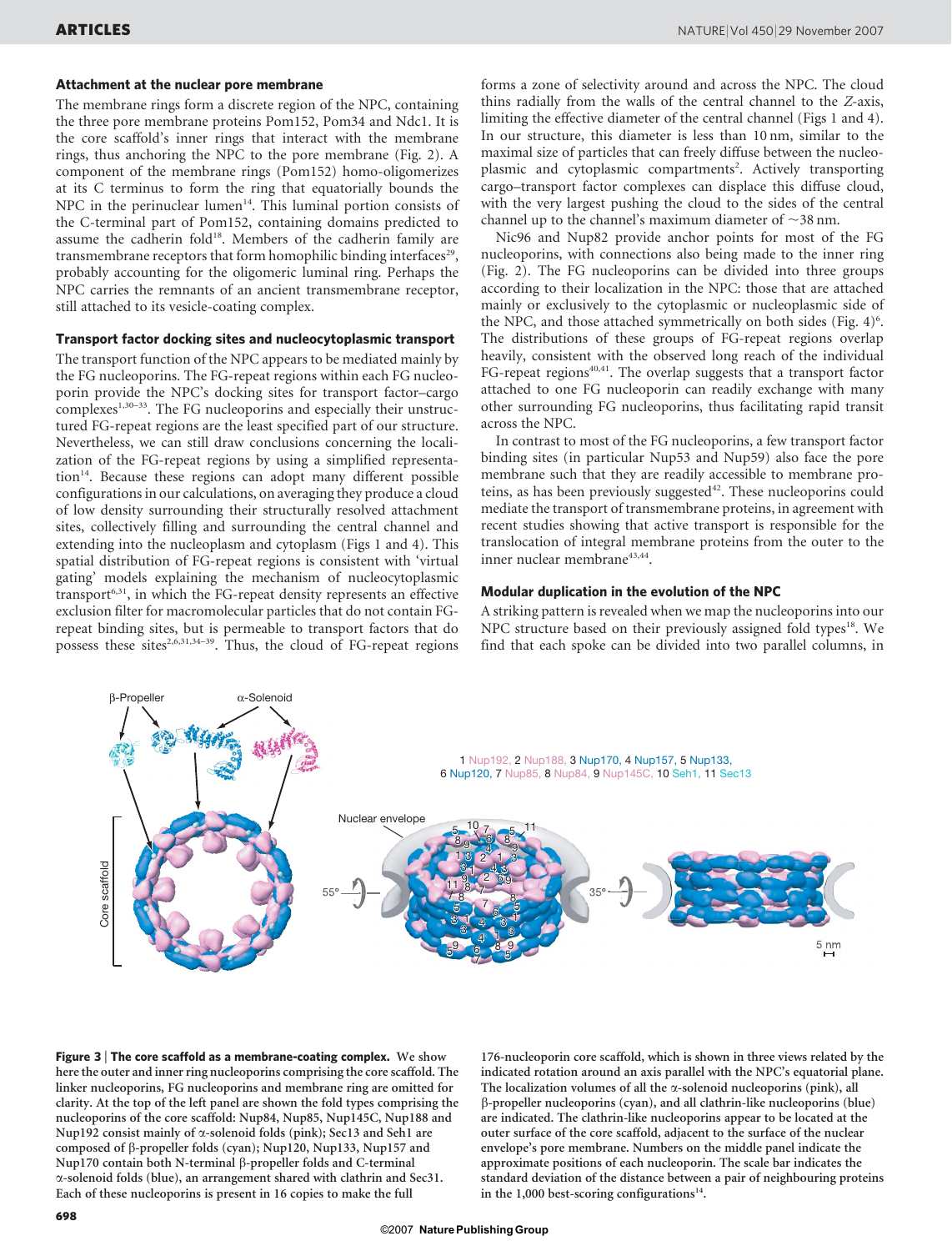which almost every nucleoporin in one column contains a counterpart of similar size and fold in a similar position in the adjacent column (Fig. 5). For most of these nucleoporin pairs, the relationship goes beyond structural similarity alone, as they are either clear homologues (for example, Seh1 and Sec13) or duplicate copies (for example, Nic96) (Fig. 5a)<sup>17,18,45–48</sup>. Furthermore, the two columns are analogous in terms of the interactions of their constituents (Fig. 5b). This observation indicates that homologous nucleoporin pairs may share similar functions, which in turn could explain why many single nucleoporin deletions are not lethal in yeast. We can thus consider the NPC as being made of a 16-fold repetition of columns, each with a similar architecture. An underlying 16-fold symmetry of the NPC has been previously suggested by electron microscopy studies<sup>8,49</sup>, including yeast NPCs<sup>13</sup> (Supplementary Fig. 22). This pattern



Figure 4 <sup>|</sup> Distribution of the disordered FG-repeat regions in the NPC. a, Slice through the NPC, as in Fig. 1b; here we show the structured domains of all nucleoporins represented by their localization volumes<sup>14</sup> coloured according to their classification into five distinct substructures (Fig. 2). Also shown is the localization probability of the unstructured regions of all FG nucleoporins (green cloud), visualized in Chimera<sup>56</sup>. **b**, Projection of the localization probabilities of the FG-repeat regions from all the FG nucleoporins is shown by a density plot, sampled in a plane perpendicular to the central Z-axis from  $X = -5$  nm to  $X = +5$  nm. Projections from the FG-repeat regions belonging to FG nucleoporins anchored mainly or exclusively on one side of the NPC are indicated: red for those that are cytoplasmically disposed (Nup42, Nup100, Nup116 and Nup159), blue for those nucleoplasmically disposed (Nup60, Nup145N and Nup1) and white for those FG nucleoporins found equally on both sides (Nup49, Nup53, Nup57, Nup59 and Nsp1). The equatorial plane of the NPC is indicated by a dashed white line, the position of the NPC density in Fig. 1 is indicated by a dashed grey line, and the position of the pore membrane is shown in purple. Although each group concentrates around its distinct anchor sites, considerable overlap can be seen between the three groups of FG-repeat regions. Peaks of density, belonging mainly to the repeat regions of Nup53 and Nup59, also face the pore membrane. A scale bar of 25 nm is shown.

may be explained if an ancient duplication event gave rise to the two columns comprising each spoke. In yeast, many of the nucleoporin pairs in the columns (for example, Nup157 and Nup170) resulted from a whole-genome duplication<sup>50</sup>; in other organisms, the duplication is revealed as a single nucleoporin present in two copies (for example, vertebrate Nup155). Moreover, another duplication may have produced the outer and inner rings, as each column can be further divided into units that again are related by pairs of nucleoporins with identical fold types in equivalent positions (one member of each pair in the inner ring, the other in the outer ring). As a result, one can consider the NPC to be made of only a few structural modules, each consisting of only two to four proteins (Fig. 5c). These modules resemble each other, both in terms of being composed of homologous proteins and in their similar arrangement. The architecture of the NPC thus appears to be based on the hierarchical repetition of such structural modules that probably evolved through a series of gene duplications and divergences. Duplications and divergencies of these kinds are seen in other coating complexes, such as the clathrin–adaptin complex and COPI complex<sup>51</sup>. A primordial NPC may have been a multimer containing only a few different modules, rather like the clathrin and COPII coats. It may also have carried only a few kinds of FG nucleoporins, suggesting that the selective barrier was simpler. Just a few different transport factors would have been sufficient to recognize the few kinds of docking sites in this simple barrier; thus, the plethora of transport factors found in modern eukaryotes may have also evolved by duplication events, keeping pace with the evolutionary duplication and diverging specialization of the FG nucleoporins in the NPC's modules.

## Concluding remarks

We have determined the detailed molecular architecture of the NPC in the yeast Saccharomyces cerevisiae. Even though the primary sequence conservation between nucleoporins from different model organisms is low, the high conservation of the overall shape and predicted fold types<sup>18</sup> implies that the overall architecture of the NPC described here is highly conserved among eukaryotes.

Although the NPC is a complex structure, our analysis reveals underlying simplicities in its architecture. At its heart, the NPC contains a highly connected scaffold that attaches to and coats the curved pore membrane. The fold composition of the nucleoporins forming the scaffold is remarkably simple, consisting of only two different domain folds, the configurations of which resemble those found in vesicle-coating complexes—to which the NPC may therefore be evolutionarily related. This scaffold anchors disordered clouds of filaments that fill the central channel and regions proximal to the pore membrane, and project into the nucleoplasm and cytoplasm. These clouds act as a selective barrier to mediate nucleocytoplasmic trafficking. We found that proteins in each half-spoke are either present in duplicate copies or homologous pairings, sharing equivalent interaction patterns; thus, the NPC is another example of how a complicated structure can evolve from the duplication, divergence and elaboration of simple ancestral modules.

The NPC's architecture also suggests a possible assembly process, analogous to the formation of coated vesicles. In this process, the NPC's membrane proteins might serve as the receptors for the attachment of the inner ring to the nuclear envelope and polymerization of the core scaffold, forming a coat on the curved pore membrane. Attachment of the linker and FG nucleoporins to this coat would complete the NPC.

Further elucidation of the evolutionary origin, transport mechanism and assembly pathway of the NPC requires higher resolution information, encompassing the atomic structures of nucleoporins and their intermolecular arrangements. Given that our structure determination method can incorporate such information, we envision continued steady progress in describing the fine architecture of the NPC.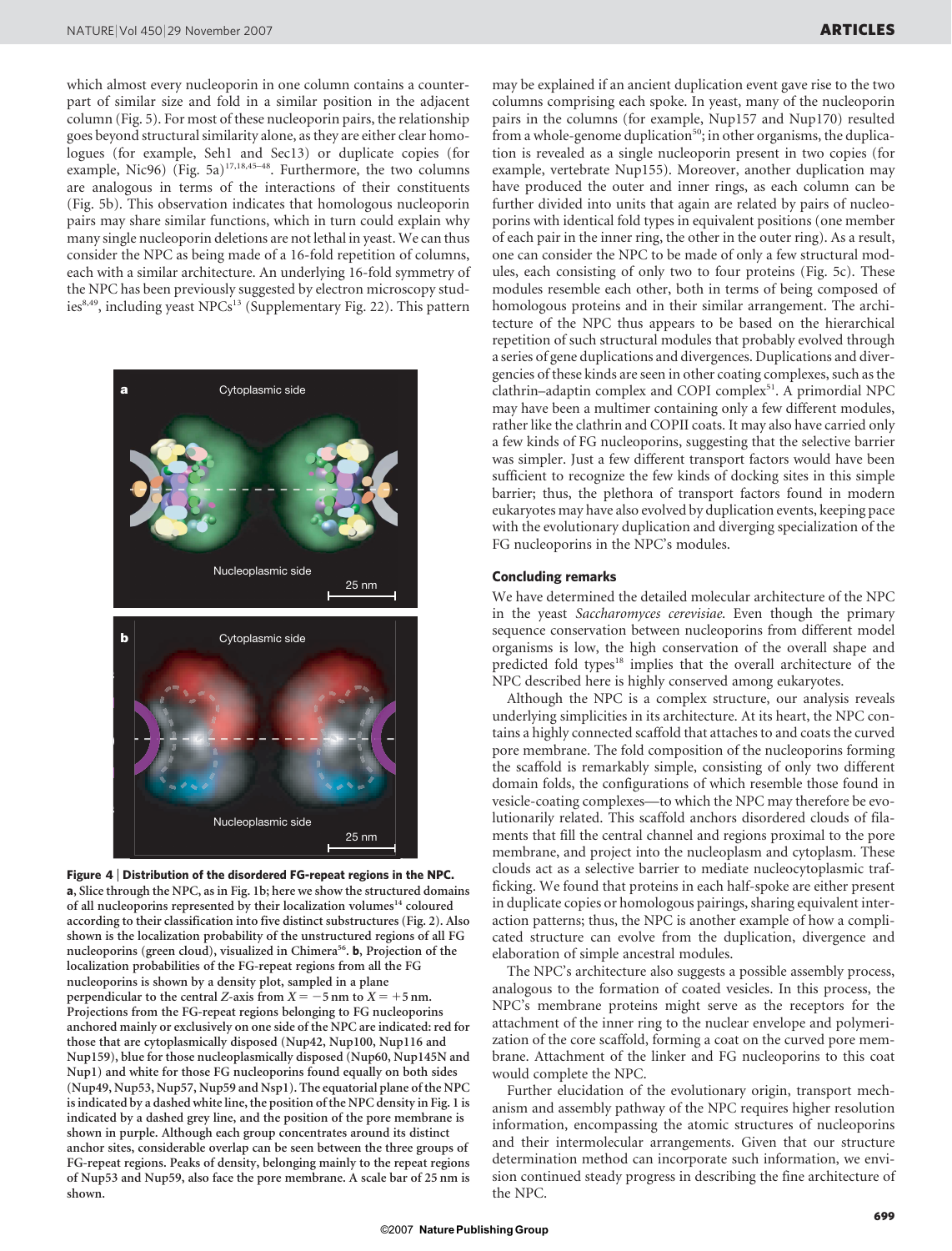

Figure 5 | Modular duplication in the NPC. a, The NPC can be divided into two alternating equivalent groups of nucleoporins arranged in parallel columns, as indicated here in red and blue. The nucleoporins in the red column are listed below left, and those in the blue column are listed below right. Almost every nucleoporin in the red column contains a counterpart in the blue column related by approximate position, as well as size and fold arrangement (pairs linked by dashed arrows), strong sequence similarity (those linked by thin arrows), or as duplicate copies with one copy in each column (thick arrows). The membrane rings and FG repeat regions were removed for clarity. Also shown are the E-values generated by HMM<br>search  $\rm ^{57}$ for the most significant local matches of the corresponding protein pairs; the E-value for a sequence match is the expected number of false positives per

#### METHODS SUMMARY

Our approach to structure determination can be seen as an iterative series of four steps: data generation by experiment, translation of the data into spatial restraints, calculation of an ensemble of structures by satisfaction of these restraints, and an analysis of the ensemble to produce the final structure. The experimental and computational methods are described in detail in the accompanying paper<sup>14</sup> and Supplementary Information.

Experimental methods. The localization of the PrA-tagged nucleoporins was determined by immuno-electron microscopy of approximately 10,000 gold particles, obtained from pre-embedding labelled nuclear envelopes isolated from tagged strains<sup>6</sup>. Stokes radii were derived from ultracentrifugation velocity gradient sedimentation experiments on the individual nucleoporins and the Nup84 complex. Affinity purifications of all PrA-tagged nucleoporins were performed from solubilized nuclear envelope, highly enriched NPC fractions<sup>6</sup>, or lysates produced by whole cell cryolysis. Approximately 20 variants of extraction buffers were used to generate different complexes on IgG Sepharose resins or IgGmagnetic beads. Co-purified proteins were identified by mass spectrometry<sup>7</sup>. Overlay assays were used to monitor direct binding of a nucleoporin in solution to nucleoporins immobilized on nitrocellulose. The structure and composition of the 'Pom rings' (ref. 14) isolated from NPCs were determined by electron microscopy and mass spectrometry.

Computational methods. The structure calculation is expressed as an optimization problem, a solution of which requires three main components: (1) a representation of the assembly in terms of its constituent parts; (2) a scoring function, consisting of individual spatial restraints that encode all the data; and (3) an optimization of the scoring function, which aims to yield structures that satisfy the restraints.

Each nucleoporin was represented by a flexible chain consisting of a small number of connected spheres. The number and radii of the spheres were chosen to reproduce the nucleoporin mass and Stokes radius. The nuclear envelope in the region of the pore membrane<sup>13</sup> was represented by many partially overlapping spheres, each with a radius of 2.25 nm.

database search with a score at least as good as this sequence match. b, Network of protein contacts in the cytoplasmic (upper row) and nucleoplasmic (lower row) half-spokes for proteins in the red column (left) and blue column (right), showing that the homologous constituents have equivalent neighbours in each column. The networks are shown as instance contact frequency maps<sup>14</sup> (Supplementary Information). Notably, many contacts among proteins in one column are also present between the equivalent proteins in the second column. c, A large portion of the NPC can be divided into pairs of structurally similar modules: nuclear and cytoplasmic halves, eight radially disposed spokes, 16 radially disposed columns, and inner and outer rings.

The scoring function captures information about the structure of the NPC and is a sum of restraints of various types. These restraints encode what is known about nucleoporin and nuclear envelope excluded volumes (from the protein sequence and ultracentrifugation), nucleoporin positions (from immuno-electron microscopy), nucleoporin 'connectivity' in composites (from affinity purification), nucleoporin–nucleoporin interactions (from affinity purification and overlay assays), complex diameters (from ultracentrifugation), and the eight-fold and two-fold symmetries of the NPC (from electron microscopy).

The optimization protocol combines the techniques of simulated annealing, molecular dynamics, and conjugate gradient minimization. To sample the space of solutions well, independent optimizations of randomly generated initial configurations were performed until 1,000 structures were generated that satisfied all input restraints (that is, the ensemble);  $\sim$  200,000 trials were required.

The protein localization probability is the probability that a given volume element of a  $100 \times 100 \times 100$  grid with the spacing of 1 nm is occupied by a particular protein. It is calculated for each protein from all superposed configurations in the ensemble. Next, for a given protein, the volume elements are sorted by their localization probability values. The localization volume of the protein then corresponds to the top-ranked elements, the volume of which sums to the protein volume, estimated from its molecular mass. The localization volume of a protein reveals its most probable localization.

#### Received 20 April; accepted 22 October 2007.

- 1. Lim, R. Y. & Fahrenkrog, B. The nuclear pore complex up close. Curr. Opin. Cell Biol. 18, 342–347 (2006).
- 2. Macara, I. G. Transport into and out of the nucleus. Microbiol. Mol. Biol. Rev. 65, 570–594 (2001).
- 3. Weis, K. Nucleocytoplasmic transport: cargo trafficking across the border. Curr. Opin. Cell Biol. 14, 328–335 (2002).
- 4. Hetzer, M., Walther, T. C. & Mattaj, I. W. Pushing the envelope: Structure, function, and dynamics of the nuclear periphery. Annu. Rev. Cell Dev. Biol. 21, 347–380 (2005).